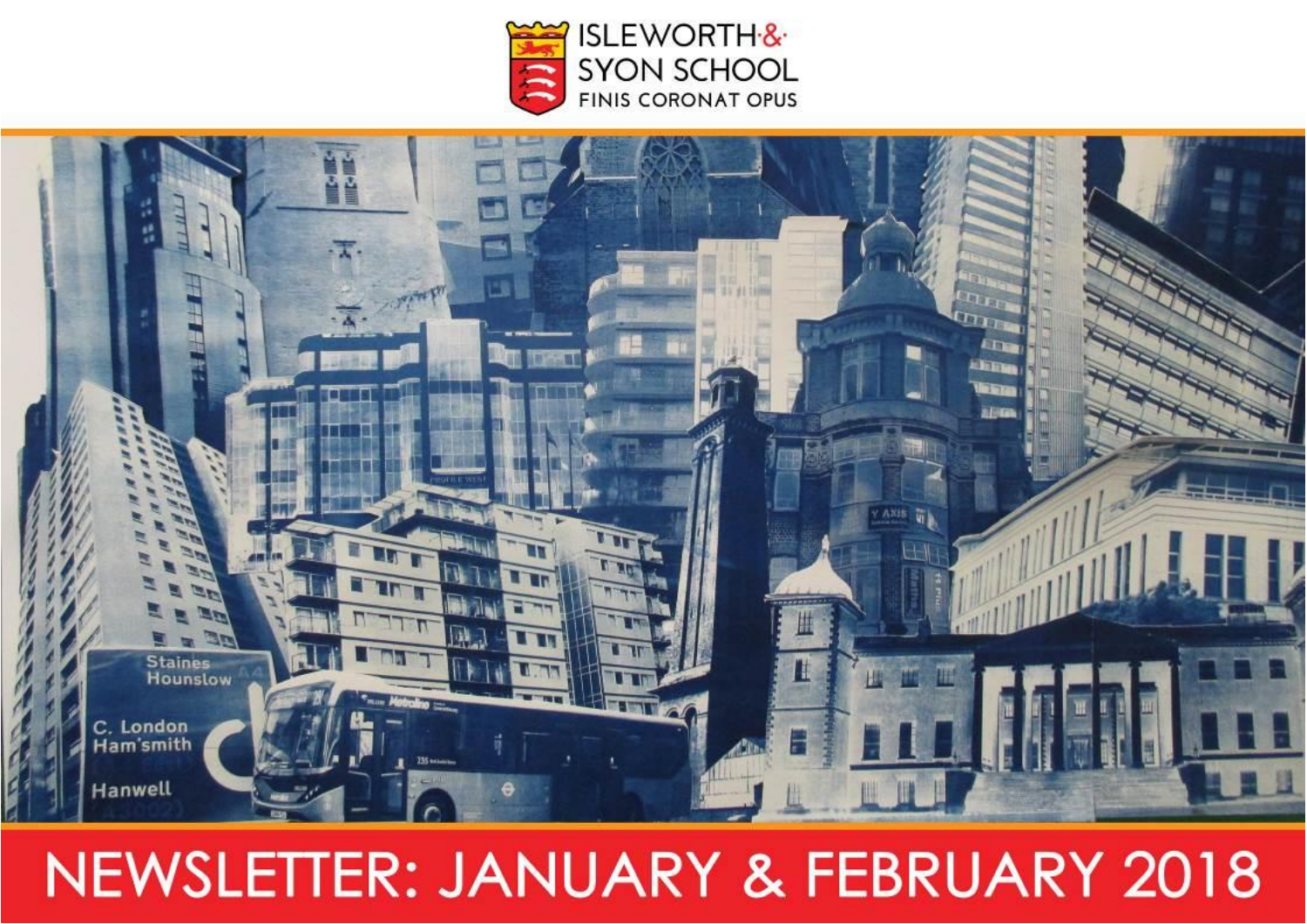### GCSE Outcomes 2017 – A Top Performing School

The recently published School Performance Tables demonstrate how well the students at Isleworth & Syon School performed in last summer's examinations. The data compares our students with girls and boys across England.

Progress 8 – this measures the progress from Key Stage 2 (end of primary) to Key Stage 4 (GCSE) for the cohort of students. This is the key measure of school performance used by Ofsted to judge schools.

Our measure of +0.46 is statistically "significantly above national average", which is set at 0.00, and places us in the top 14% of all schools. We cannot make direct comparisons with boys' only results only at this stage. However, nationally boys are scoring -0.24. We therefore confidently expect our measure to be in the top 5% of results nationally, for boys.

Results across the board are similarly impressive and again we look forward to being able to compare our results against boys only. Results in almost all subjects are "significantly above average" and selected extracts for the core subjects are below. The new grade 4 is equivalent to the old C grade.

| English & maths           | Grade 4 and above:             | top 7% nationally.                         |
|---------------------------|--------------------------------|--------------------------------------------|
| English language          | Overall:<br>Grade 4 and above: | top 5% nationally.<br>top 3% nationally.   |
| <b>English literature</b> | Overall:<br>Grade 4 and above: | top 14% nationally.<br>top 7% nationally.  |
| <b>Mathematics</b>        | Overall:<br>Grade 4 and above: | top 22% nationally.<br>top 25% nationally. |
| <b>Science</b>            | Overall:<br>Grade 4 and above: | top 2% nationally.<br>top 4% nationally.   |



Our drive to be "outstanding in every respect" focuses on developing confident, considerate and mature young men who aspire to perform well in all aspects of school. We expect all students, from Year 7 to the Sixth Form, to exhibit excellent classroom behaviour standards as we know that this will allow them to achieve similarly impressive academic outcomes.

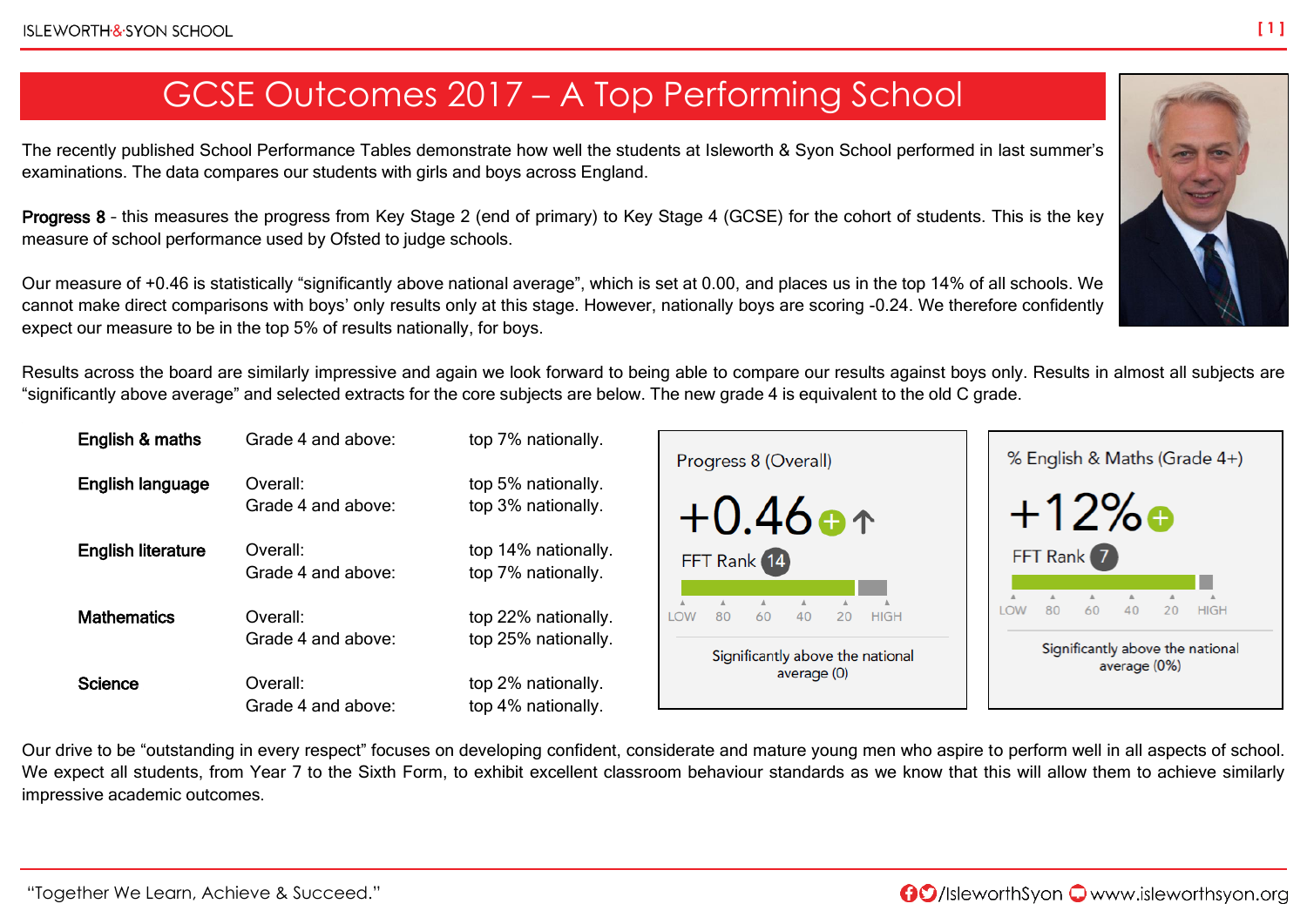### This Month's Cover

This month's cover was designed by Tushar Uppal (13RCA).

This outstanding cyanotype photomontage of local architecture was nominated by Mr Carpenter. Well done, Tushar!



## Get in Touch!

A key strategy for Isleworth & Syon School is the use of electronic communications. Our primary mode of communication with parents/carers is via email, so please do check it regularly and let us know immediately if emails are not getting through.

Some mailboxes automatically filter the system-sent emails as 'spam' or 'junk', so check those folders if you haven't been receiving emails from us.

Emails are sent from [PARS@isleworthsyon.org.](mailto:PARS@isleworthsyon.org) These emails are systemgenerated and the mailbox is not monitored. We politely ask that you do not reply to emails sent from this address; if you have a query, it should be directed to [school@isleworthsyon.org,](mailto:school@isleworthsyon.org) at which point a member of our administrative staff will forward it on to the appropriate member of staff.

Please be advised that due to our large school body, our phone lines are often busy. It is far more efficient to access information via the website or Twitter account, rather than by telephone.

| Website:        | www.isleworthsyon.org                           |
|-----------------|-------------------------------------------------|
| Email:          | school@isleworthsyon.org                        |
| <b>Twitter:</b> | twitter.com/IsleworthSyon                       |
| Facebook:       | facebook.com/IsleworthSyon                      |
|                 | Parent Portal: https://parent.isleworthsyon.com |
| Telephone:      | 020 8568 5791                                   |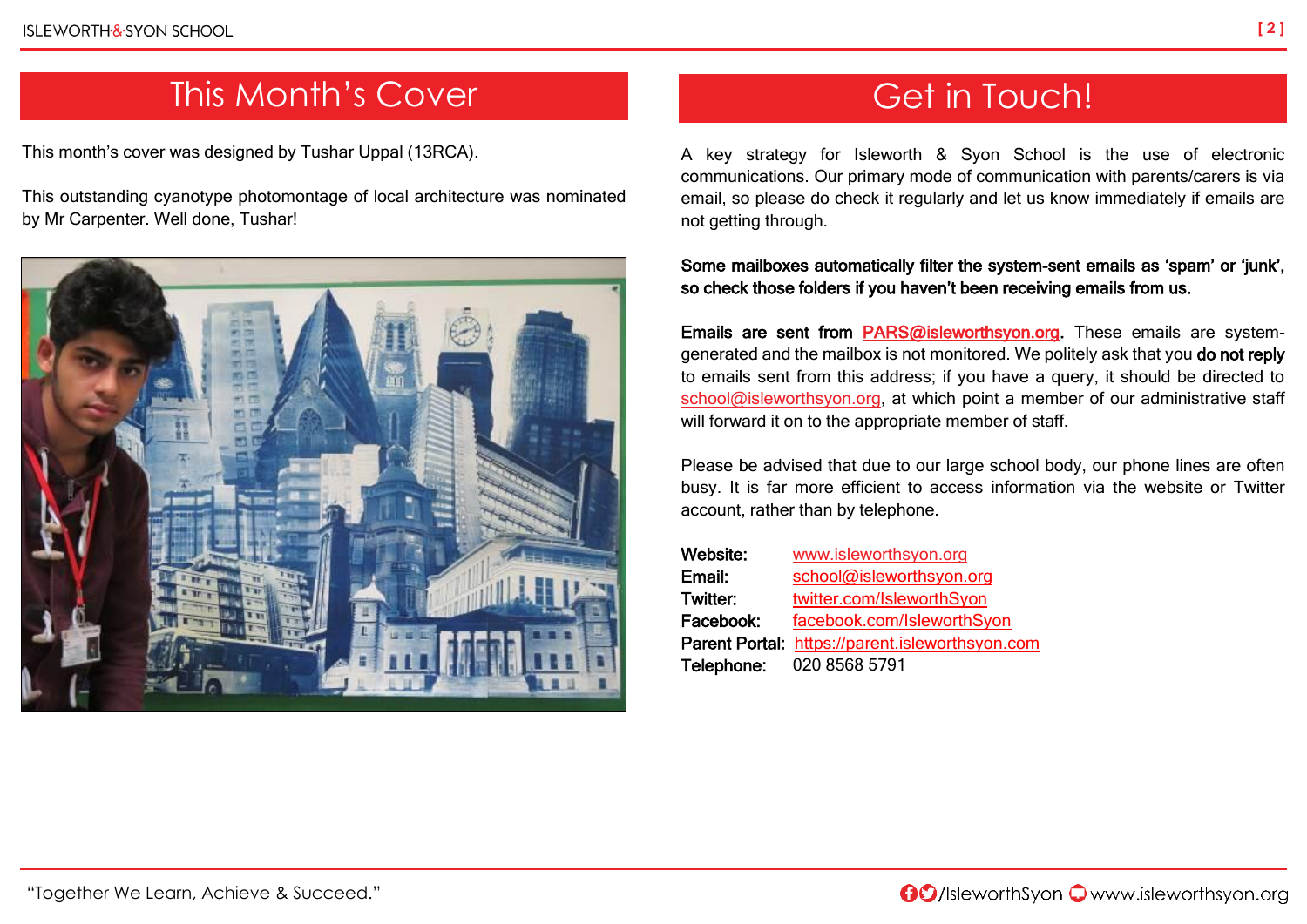### **News**

### **OXBRIDGE OFFERS**

Our Year 13 students have now completed their applications for Higher Education and are in the process of receiving university offers. Congratulations to Gheorghe Rotaru and Miles Clark who have received offers from Oxford University to read biochemistry and engineering respectively.

#### **BOROUGH POETRY WINNER**

A huge well done to Naveed Safi (11D) who achieved second prize in a Hounslow borough poetry competition. The poem had to start with the phrase 'If you paint me a colour, paint me...' Naveed's piece was highly lauded by the judges!

If you paint me a colour, paint me red For I have seen war Paint me in black For I have seen death Paint me in green For I have seen hope Paint me in white For I have found peace In this home far from home



#### **'ROMEO AND JULIET'**

Miss Cox and Miss Hannon took over seventy students to the Orange Tree Theatre on Monday 5 February. The boys are currently studying the Shakespeare play and so seeing it live really brought the text to life and made them enthused about the play's themes!

#### **BADMINTON WEST LONDON CHAMPIONS – AGAIN!**



Congratulations to our KS3 and KS4 badminton teams, both of whom emerged as West London champions on Friday 2 February. The young team demonstrated great resilience and skill to comfortably win the tournament and progress to the regional finals on Tuesday 20 March. We wish them well!

#### **URBAN DEBATE LEAGUE**

A very young debating team took part in round 1 of this year's Urban Debate League at Villiers High School on Wednesday 24 January – for many students, it was their first formal experience of debating. The A team won both of their debates, while the B team lost by only one point both times!

Both teams had to prepare unseen debates on challenging motions, which included: 'This house would allow police full and unrestricted access to personal online information'. Well done to the boys for all their hard work – we await the results!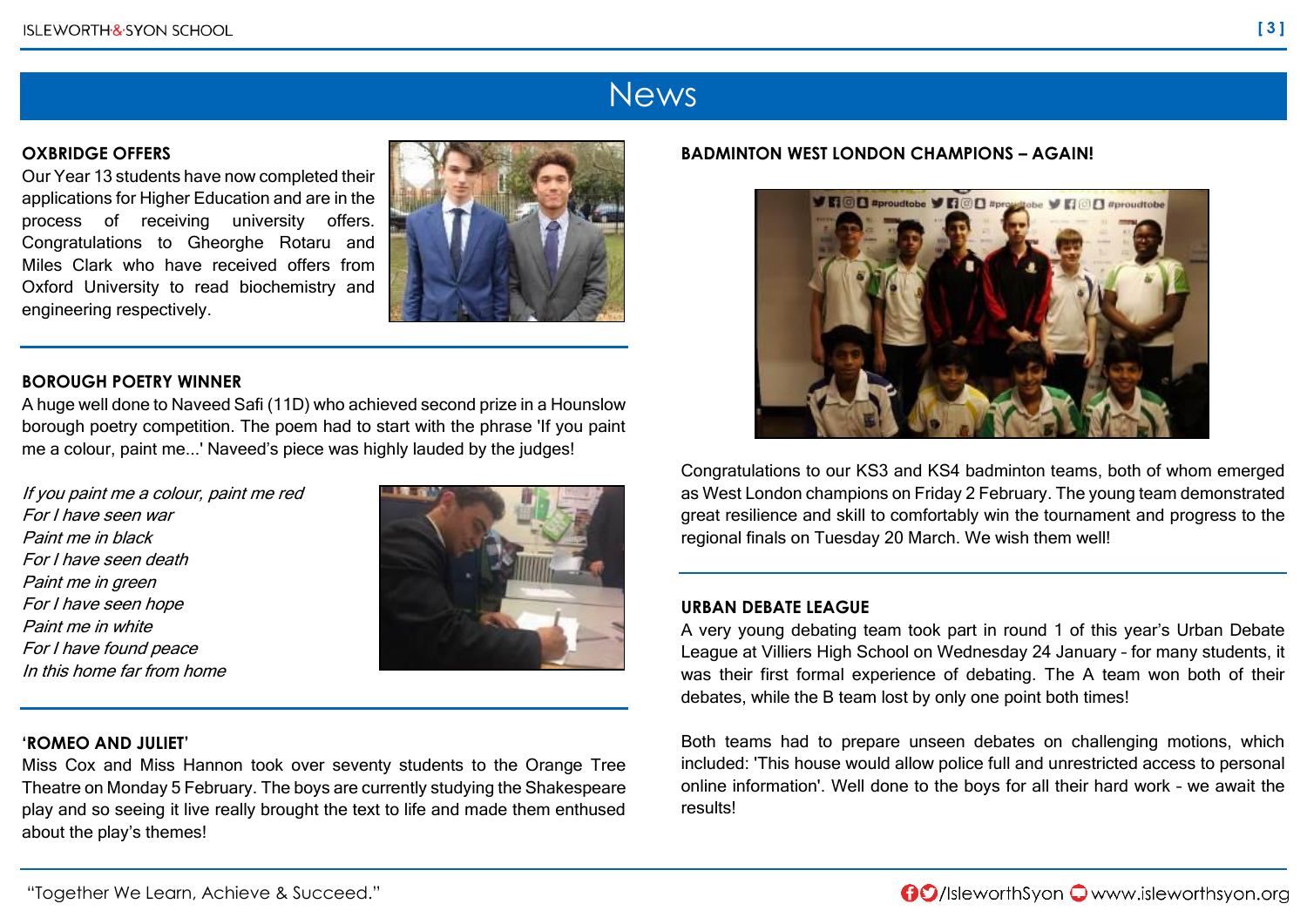### **Noticeboard**

#### **FROM THE METROPOLITAN POLICE**

The police have informed all Hounslow schools about some problems in Hounslow High Street in the past few days. Whilst this does not involve our students, we have informed the students that a "dispersal zone" is in place. Our students have been advised that if they are asked to move on by the police, the must conform, or otherwise they may face arrest.

Part of the incident has apparently involved the seizing of mobiles from schoolchildren as they contained indecent or inappropriate images/videos. Again, we have informed out students that should they have such material on their mobiles they put themselves at risk of arrest. Any inappropriate material should be deleted permanently and never forwarded to anyone else.

We ask all parents/carers to periodically check their son/ward's mobiles to ensure their safety.

#### **PARKING AROUND THE SITE**

Despite constant reminders, a few parents/carers are still parking on double yellow lines when dropping off or picking up students at the start and end of the school day. We ask you all to conform to the law and put children's safety first.

#### **APPEARANCE POLICY - HAIRSTYLES**

Please refer the school website to view the school's Appearance Policy. In particular, please pay attention to the section on hairstyles, an extract of which is below.

"Hair should be conventional in style and in length (above the collar and no shorter than a blade 2) and should not be artificially coloured, "spiked" or contain styling products. Excessively shaven hair (below a blade 2/where skin on head is visible), shaved eyebrows or any shaven fade/step/lines/patterns/fashion trims/high tops/low tops/shape ups are not acceptable."

To further secure full engagement with our published policy, House Leaders will be running a four-week Uniform Challenge next half term. The particular focus will be on hairstyles, socks and shirts. We expect all students to comply and to demonstrate outstanding standards.

#### **COMMUNITY NEWS**

A selection of the positive feedback from the community can be seen below.

From a parent, prior to a family move out of the area:

"Thank you for all your support and professionalism shown and most importantly the educational knowledge and wisdom instilled into my son whilst at your school, much appreciated."

From a local resident:

"Yesterday two sixth formers came to our front door to see if we could help them. They had noticed a dog in a locked car parked in front our bungalow… The two lads were very upset and came back after the school day finished… The police were very impressed and agreed that they acted in a perfect manner."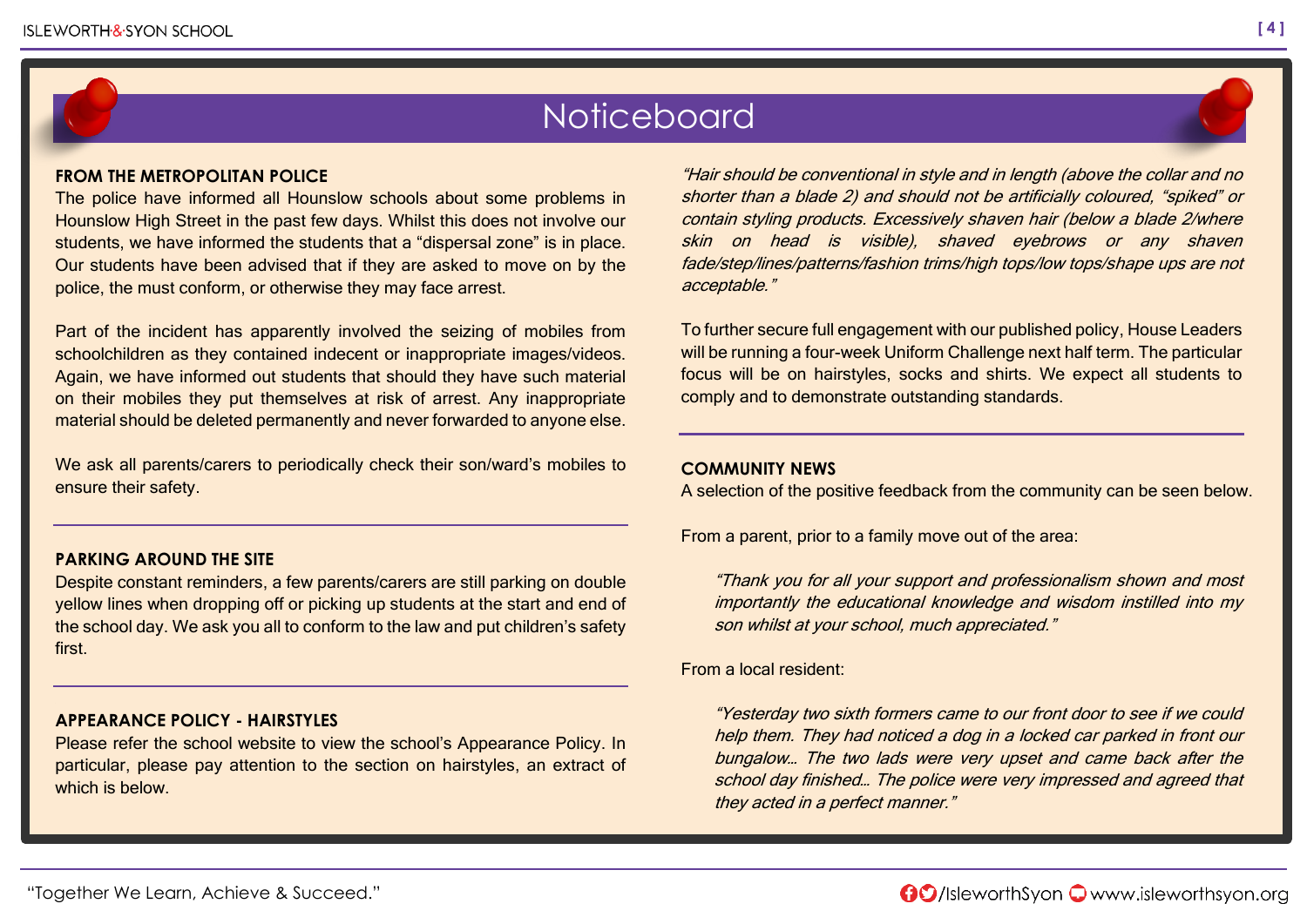### Student Showcase



"Together We Learn, Achieve & Succeed."

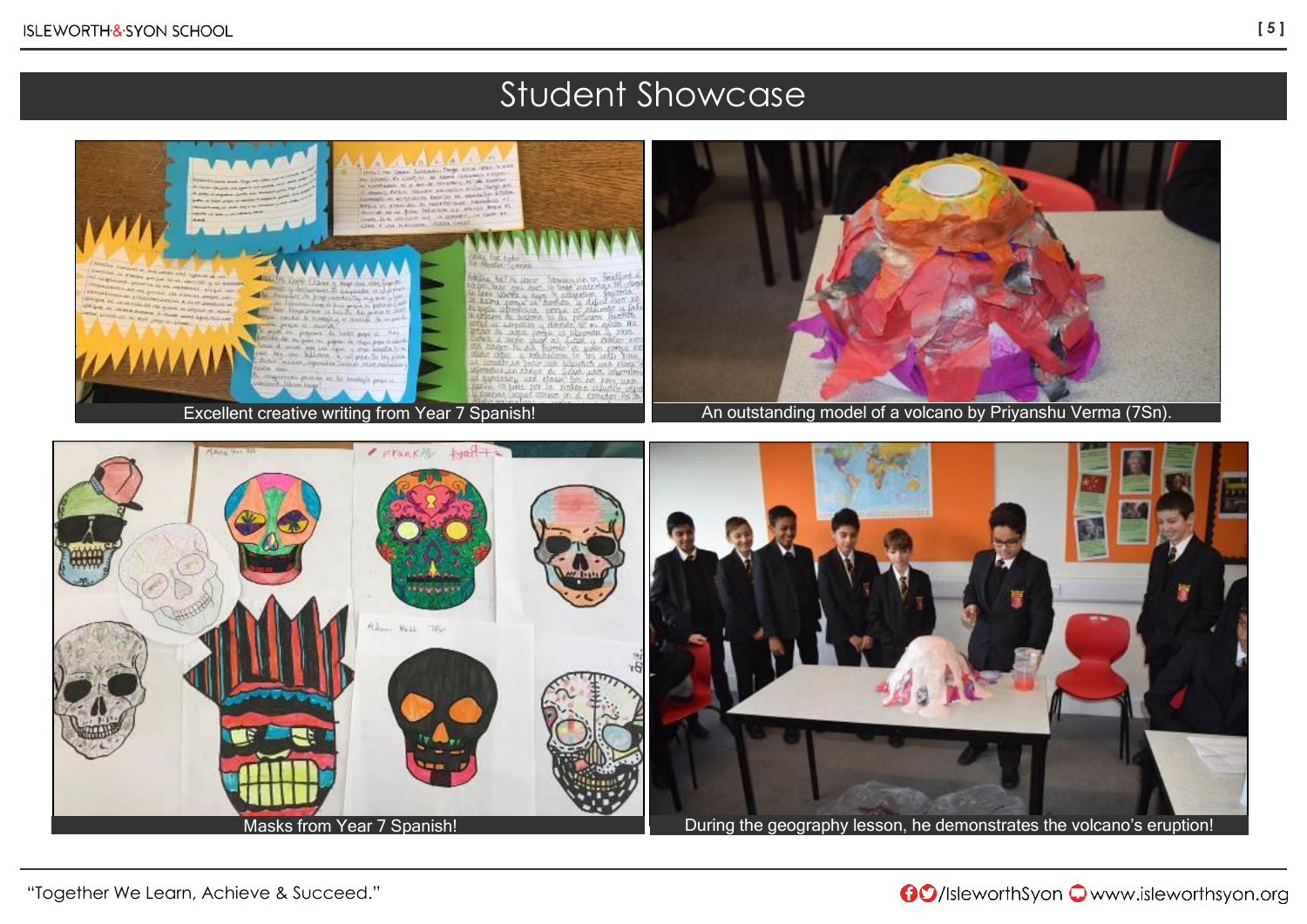## Coming Soon…

Please find below a summary of the next two months in school. All events for this year can be found in the [school calendar](http://www.isleworthsyon.org/calendar/) on the website. Please note that the dates for the current school year are available [here,](http://www.isleworthsyon.org/termdates) along with draft outline dates for the academic years 2018-19, 2019-20 and 2020-21.

| <b>FEBRUARY/MARCH</b> |                           |                                                  |                                             |                    |  |
|-----------------------|---------------------------|--------------------------------------------------|---------------------------------------------|--------------------|--|
| <b>Monday</b>         | <b>Tuesday</b>            | Wednesday                                        | <b>Thursday</b>                             | <b>Friday</b>      |  |
| 19 Feb                | 20                        | 21                                               | 22                                          | 23                 |  |
|                       |                           |                                                  |                                             |                    |  |
| 26                    | 27                        | 28                                               | 1 Mar                                       | $\overline{2}$     |  |
|                       |                           |                                                  | Y9 Imms                                     | Y9 Imms            |  |
|                       |                           |                                                  | <b>KS4 Courses</b><br>(6.00 <sub>pm</sub> ) |                    |  |
| 5                     | 6                         | $\overline{7}$                                   | 8                                           | 9                  |  |
| Y11 PPEs              | Y11 PPEs                  | Y11 PPEs                                         | Y11 PPEs                                    | Y11 PPEs           |  |
| 12                    | 13                        | 14                                               | 15                                          | 16                 |  |
|                       |                           |                                                  |                                             |                    |  |
| 19                    | 20                        | 21                                               | 22                                          | 23                 |  |
|                       |                           |                                                  |                                             |                    |  |
| 26                    | 27                        | 28                                               | 29                                          | 30                 |  |
|                       | Y11 Parents'<br>Evening 2 | Staff v Y13<br>Football<br>(4.00 <sub>pm</sub> ) | Last Day of<br>Term                         | <b>Easter Hols</b> |  |

| <b>APRIL</b>              |                    |             |                                                 |                    |  |
|---------------------------|--------------------|-------------|-------------------------------------------------|--------------------|--|
| <b>Monday</b>             | <b>Tuesday</b>     | Wednesday   | <b>Thursday</b>                                 | Friday             |  |
| 2 Apr                     | 3                  | 4           | 5                                               | 6                  |  |
| Easter Hols               | Easter Hols        | Easter Hols | <b>Easter Hols</b>                              | <b>Easter Hols</b> |  |
| 9                         | 10                 | 11          | 12                                              | 13                 |  |
| Easter Hols               | <b>Easter Hols</b> | Easter Hols | <b>Easter Hols</b>                              | <b>Easter Hols</b> |  |
| 16                        | 17                 | 18          | 19                                              | 20                 |  |
| <b>Students</b><br>return |                    |             |                                                 |                    |  |
| 23                        | 24                 | 25          | 26                                              | 27                 |  |
|                           |                    |             | <b>UKMT Junior</b><br><b>Maths</b><br>Challenge |                    |  |
| 30                        |                    |             |                                                 |                    |  |

**[ 6 ]**

"Together We Learn, Achieve & Succeed."